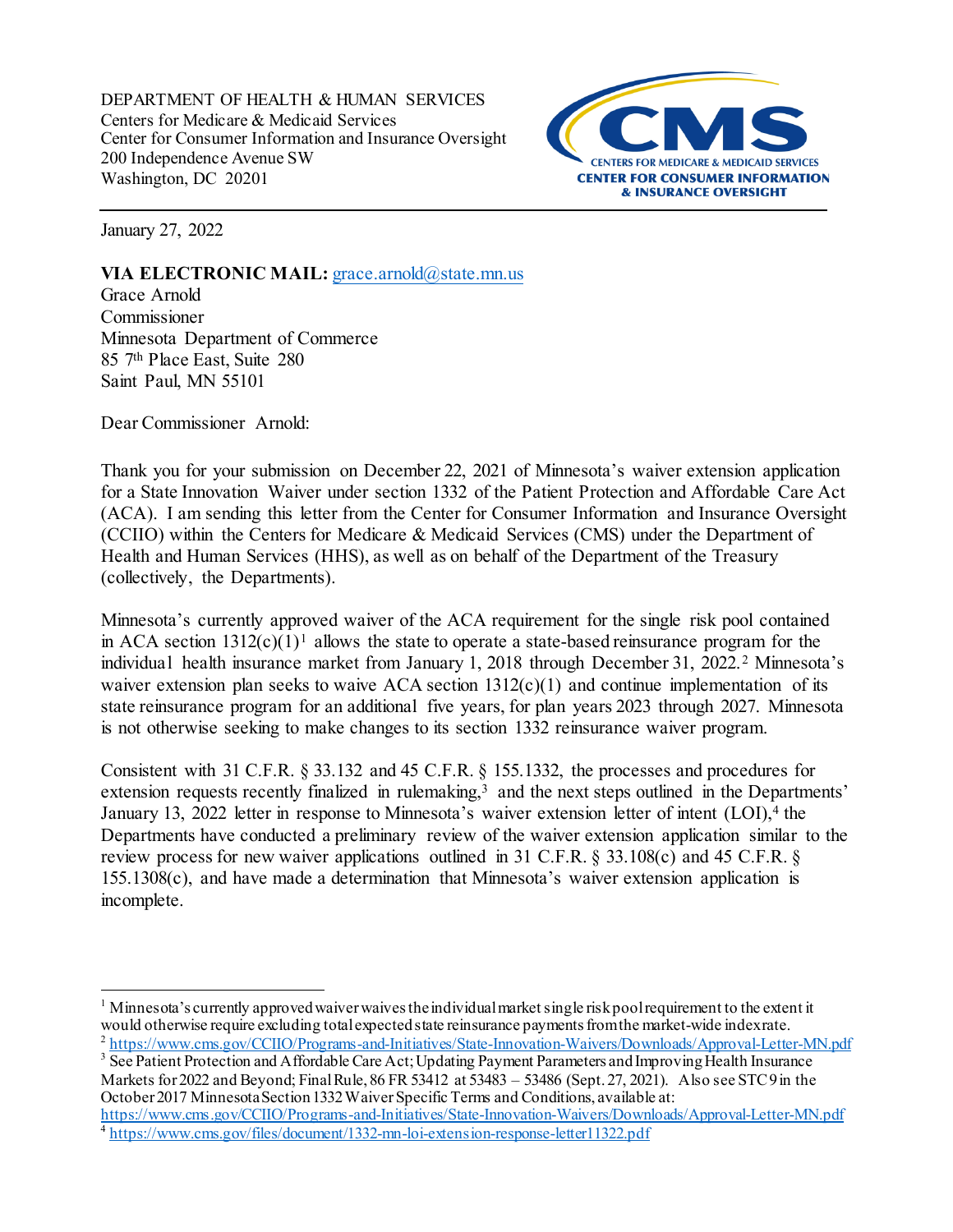Specifically, we are providing you with notice that the following elements are missing or incomplete:

- 1) *Legislative Authority:* Minnesota's waiver extension application is missing evidence of sufficient authority under state  $law(s)$  to comply with ACA section  $1332(b)(2)(A)$  for purposes of implementing the requested waiver extension. The state's waiver extension application notes that details on state legislative authority are pending, with activity expected in the first half of 2022. Please provide evidence of enabling legislation for the requested waiver extension once available;
- 2) *State Public Input*: Minnesota's waiver extension application is missing an explanation and evidence of the process to ensure meaningful public input on the extension request at the state level. The state's waiver extension application notes that once state legislation is enacted, the proposed waiver extension application will be publicly posted and public hearings will be scheduled in compliance with 31 C.F.R. § 33.112 and 45 C.F.R. § 155.1312. Please provide an explanation and evidence of the process to ensure meaningful public input on the extension request at the state level, which must include:
	- a. For a state with one or more Federally-recognized Indian tribes within its borders, a separate process for meaningful consultation with such tribes, and written evidence of the state's compliance with this requirement;
	- b. Publicly posting the submitted LOI on the state's website to ensure that the public is aware that the state is contemplating a waiver extension request; and
	- c. Publicly posting the waiver extension application on the state's website upon its submission of the waiver extension application to the Departments.

The state does not have to meet all of the public notice requirements specified for new waiver applications in 31 C.F.R.  $\S$  33.112 and 45 C.F.R.  $\S$  155.1312 (e.g., holding two public hearings and providing a 30-day comment period) to fulfill paragraph (2) above. However, the state must ensure and demonstrate there was an opportunity for meaningful public input on the extension request. For example, the state may choose to hold one public hearing or provide an amended or shorter comment period, or some combination of both. If the state holds one public hearing, the state may use its annual public forum under 31 C.F.R. § 33.120(c) and 45 C.F.R. § 155.1320(c) for the dual purpose of soliciting public input on a proposed section 1332 waiver extension request and on the progress of its approved waiver plan.[5](#page-1-0)

The Departments welcome Minnesota's submission of a revised section 1332 waiver extension application that includes the missing information identified above. As provided in the Departments' January 13, 2022 letter and similar to the review of new section waiver applications outlined in 31 C.F.R. § 33.108(c) and 45 C.F.R. § 155.1308(c), upon receipt of the revised waiver extension application, the Departments will conduct a preliminary review within 30 days to determine if the revised waiver extension application is complete.

We look forward to continuing to work with you and please do not hesitate to contact us if you have any questions.

1

<span id="page-1-0"></span><sup>&</sup>lt;sup>5</sup> In the event of an emergent situation, the state may seek to use the flexibilities provided at 31 C.F.R. § 33.118(a) and 45 C.F.R. § 155.1318(a), to modify, in part, the public participation requirements.